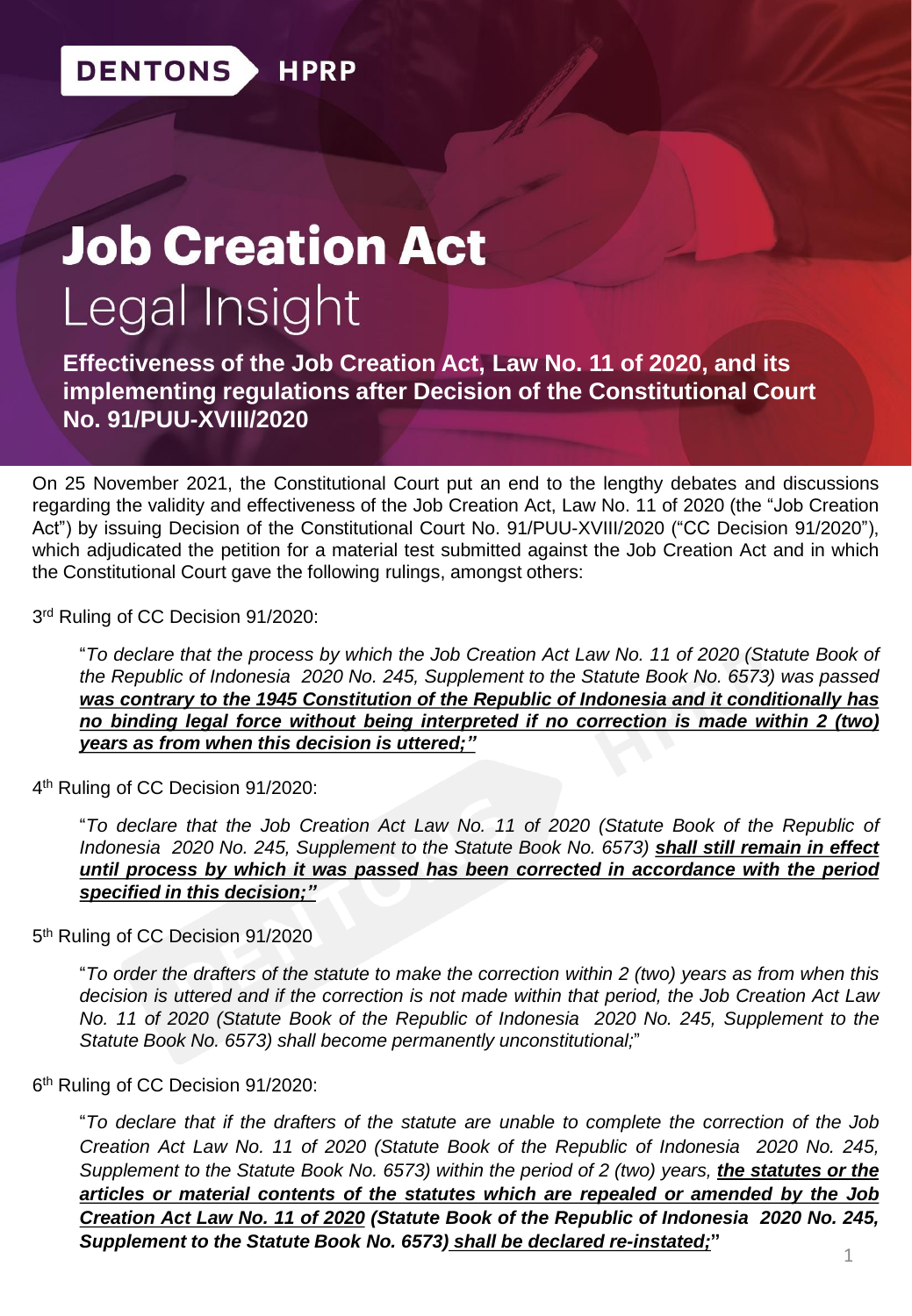7 th Ruling of CC Decision 91/2020:

"*To declare the suspension of all actions/policies which are strategic in nature and have a wide impact as well as to not uphold the issuance of new implementing regulations related to the Job Creation Act Law No. 11 of 2020 (Statute Book of the Republic of Indonesia 2020 No. 245, Supplement to the Statute Book No. 6573);*"

#### **Impact of CC Decision 91/2020 on the Job Creation Act**

In the rulings of CC Decision 91/2020 quoted above, the Constitutional Court does indeed declare that the Job Creation Act is contrary to the 1945 Constitution and does not have any binding legal force. However, the Constitutional Court does say that the Job Creation Act's lack of binding force is conditional, i.e., the Job Creation Law Act does not have Creation Act's lack of binding force only if within the 2 years as from 25 November 2021, which was the date CC Decision 91/2020 was read out, there is no correction of the Job Creation Act. In other words, the Job Creation Act's lack of binding force is not yet effective.

The above decision means that the Job Creation Act is still in effect until the condition determined by the Constitutional Court, i.e., corrections in the process by which the Job Creation Act was passed within 2 years as from the date of CC Decision 91/2020, is fulfilled.

The obligation to make corrections as required by the Constitutional Court in CC Decision 91/2020 is based on the considerations and finding of the Constitutional Court that (1) the procedures for the process by which the Job Creation Act was passed did not meet the principles of clarity of purpose, clarity of formulation, and transparency, which provide space for the maximum participation of the public, and (2) the process by which the Job Creation Act was passed was not in line with the standards for the process by which legislative regulations are passed. If no corrections in the process by which the Job Creation Act was passed is made in accordance with the requirements specified, the 6th ruling of CC Decision 91/2020 specifies the legal effects consequent thereon in that the provisions of legislation the Job Creation Act amended or repealed will be reinstated or in other words the Job Creation Act will become ineffective.

It can be concluded from the above exposition that at present the Job Creation Act is still in effect and will only become ineffective if the process by which the Job Creation Act was passed is not corrected in the 2 years from November 2021.

#### **Impact of CC Decision 91/2020 on the Job Creation Act's present implementing regulations**

CC Decision 91/2020 does not have any ruling which determines the legal consequences or validity of the Job Creation Act's implementing regulations which were issued before CC Decision 91/2020. CC Decision 91/2020 only says in its 7th ruling "the suspension of all actions/policies which are strategic in nature and have a wide impact" and does not uphold the issuance of new implementing regulations in relation to the Job Creation Act. In other words, CC Decision 91/2020 suspends the issuance of any implementing regulations of the Job Creation Act after CC Decision 91/2020.

The lack of any ruling in CC Decision 91/2020 which mentions the status of the Job Creation Act's implementing regulations issued before CC Decision 91/2020 can be construed as meaning that CC Decision 91/2020 does not invalidate and does not declare ineffective any implementing regulations of the Job Creation Act issued before CC Decision 91/2020. This is in line with the limits to the authority of the Constitutional Court, which only has the authority to test Statutes against the 1945 Constitution and does not have the authority to apply material tests against implementing regulations derived from Statutes, which comes within the scope of the Supreme Court's authority.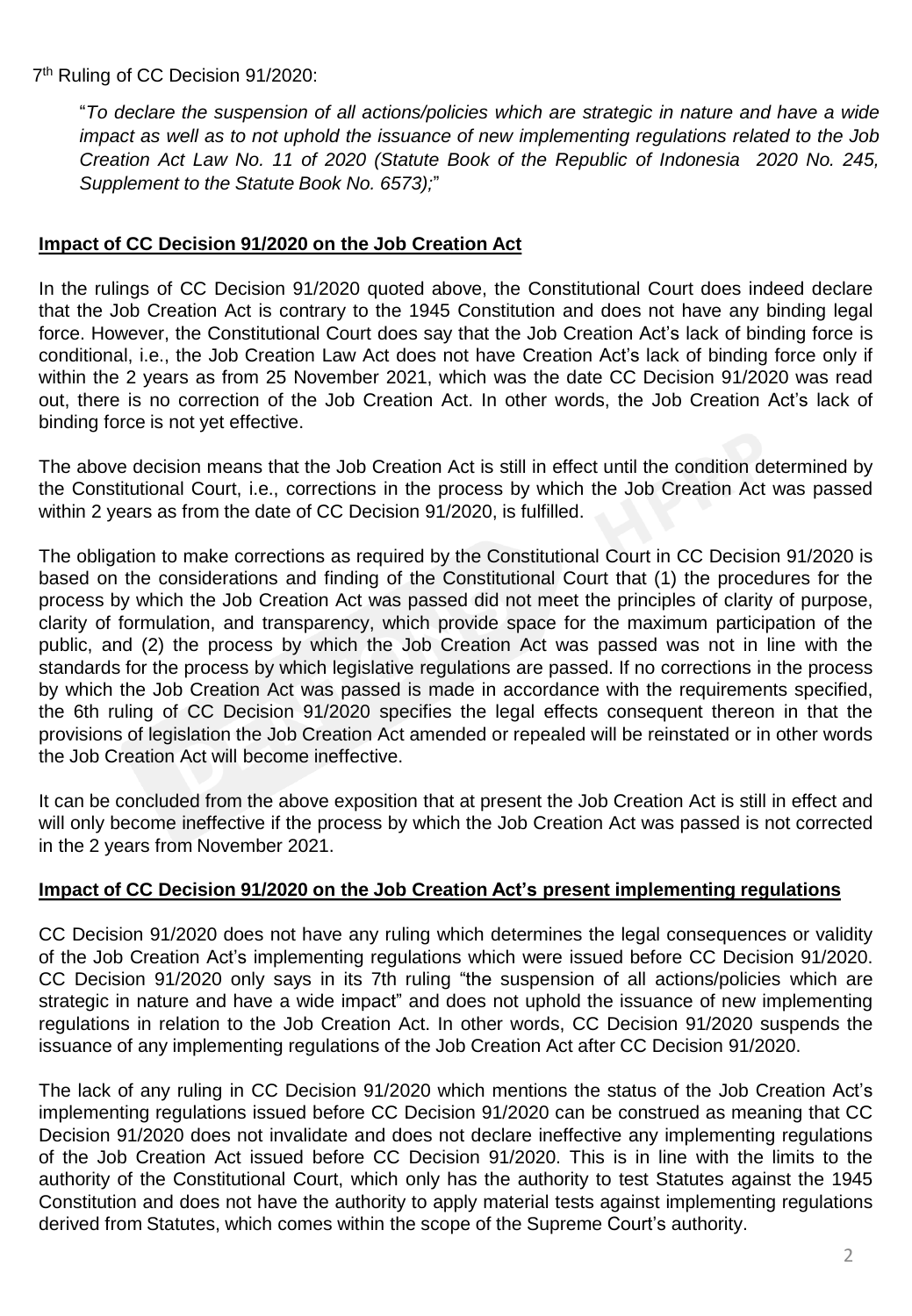Thus, it can be concluded that CC Decision 91/2020 does not invalidate or does not declare ineffective the Job Creation Act's implementing regulations which were issued before CC Decision 91/2020 and therefore these implementing regulations of the Job Creation Act remain in effect.

### **Public reaction to CC Decision 91/2020**

The issuance of CC Decision 91/2020 has met with a variety of responses from the public. On the one hand, some experts in state administration law have said that CC Decision 91/2020 is ambiguous, seems to be inconsistent, and could give rise to disputes in its application. CC Decision 91/2020 is considered ambiguous and inconsistent because the Job Creation Act is declared to be contrary to the 1945 Constitution of the Republic of Indonesia and conditionally without any binding legal force, but CC Decision 91/2020 also says that the Job Creation Act remains in effect until corrections are made to it. CC Decision 91/2020 is also considered to have the potential to give rise to disputes at the level of its application because CC Decision 91/2020 declares the suspension of all actions/policies which are strategic in nature and have a wide impact even though the parameters of actions/policies which are strategic in nature and have a wide impact are not described any further in CC Decision 91/2020.

Another reaction from the public is an appreciation for the issuance of CC Decision 91/2020 because (1) CC Decision 91/2020 examines a material test of the Job Creation Act, which applied the omnibus technique, which is considered a new method of drafting legislative regulations in Indonesia, and (2) CC Decision 91/2020 is the first decision on a material test which examined and granted the formal aspects for the issuance of a statute.

Apart from the above reactions, another reaction appeared in community from business actors. According to various sources, the Indonesian Association of Entrepreneurs (Apindo), through its general chair, took the view that CC Decision 91/2020 would not have a major impact on legal certainty and the Indonesian business climate since CC Decision 91/2020 does not nullify the material contents of the Job Creation Act but rather concerns the formal aspects of the process by which the Job Creation Act's was passed.

### **The Government's Attitude to CC Decision 91/2020**

Since the issuance of CC Decision 91/2020, President Joko Widodo and several Ministers have said that they respect CC Decision 91/2020 and they will correct the Job Creation Act immediately. This indicates that there will be legislative regulations appearing as further action to CC Decision 91/2020. According to various sources, the Government, through the Ministers, has stated that it will follow up on CC Decision 91/2020 by preparing statutory corrections in accordance with the direction of the Constitutional Court in CC Decision 91/2020.

Since the form of the Job Creation Act is a statute, the corrective remedies by the Government as a follow up to CC Decision 91/2020 may include (1) the compilation, discussion, and then the issuance of a new statute amending the Job Creation Act, to accommodate the notes of the Constitutional Court in CC Decision 91/2020, (2) the compilation, discussion and then the issuance of a new statute which amends the Passing of Legislative Regulations Act Law No. 12 of 2011 as last amended by Law No. 15 of 2019 concerning The Amendment of the Passing of Legislative Regulations Act Law No. 12 of 2011 (the "12/2011 Act") to accommodate the amendment of the relevant statutes through the Job Creation Act, or (3) the compilation, discussion, and then the issuance of a Government Regulation in Lieu of Law which accommodates the notes and findings of CC Decision 91/2020. These options for correction will of course need no short period of time and so it is certain that discussion of the formal aspects and material of the Job Creation Act will continue.